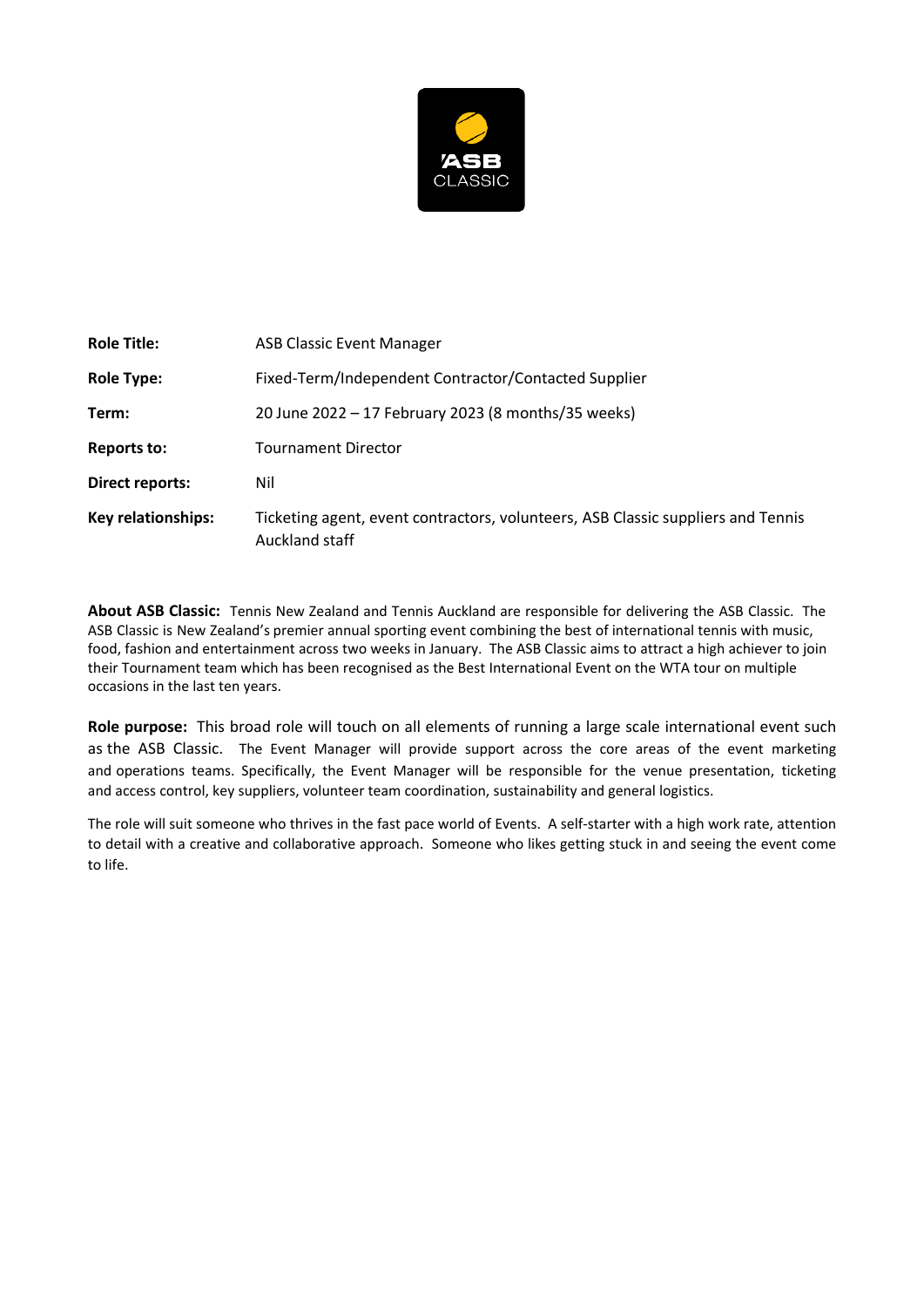| Key responsibilities:                    | <b>Deliverables/outcomes:</b>                                                                                                                                                                                                                                                                                                                                                                                                                                                                                                                                                                                                                                                                                                                                                   |
|------------------------------------------|---------------------------------------------------------------------------------------------------------------------------------------------------------------------------------------------------------------------------------------------------------------------------------------------------------------------------------------------------------------------------------------------------------------------------------------------------------------------------------------------------------------------------------------------------------------------------------------------------------------------------------------------------------------------------------------------------------------------------------------------------------------------------------|
| <b>Event Management</b>                  | Maintain the ASB Classic's status as a world class experience for both<br>$\bullet$<br>spectators and players<br>Ensure all contractors and suppliers provide their services in line with<br>٠<br>Tennis New Zealand's & Tennis Auckland's goal of delivering two<br>world class tennis tournaments<br>Create and maintain an event manual for the ASB Classic<br>٠<br>Liaise with the Comms & Marketing Manager and Sponsorship<br>$\bullet$<br>Executive to plan and execute the relevant stakeholder and<br>tournament functions, including volunteer inductions, sponsor<br>forums, launch functions, player parties, media announcements and<br>other tournament specific events<br>Get 'hands on' and pick up a range of operational tasks when<br>$\bullet$<br>necessary |
| Operations and logistics                 | Day to day account management of selected key suppliers, including<br>٠<br>the contract Event Security Agency, Host Broadcaster, Live Scoring<br>and Line Calling<br>Stock management and procurement for tournament inventory<br>$\bullet$<br>Liaise with the Comms & Marketing Manager and Sponsorship<br>٠<br>Executive to facilitate tournament partners activation requirements<br>Develop, execute and manage the tournament Sustainability Plan<br>$\bullet$<br>Liaise with the Event Build Manager to assist with general operations<br>$\bullet$<br>and logistical set up                                                                                                                                                                                              |
| Technology, Communications<br>& IT       | Liaise with various departments and partners to ascertain IT and<br>communications requirements and implement accordingly<br>Oversee the delivery of the tournaments technology requirements<br>Manage the venue audio requirements                                                                                                                                                                                                                                                                                                                                                                                                                                                                                                                                             |
| Access control and ticketing             | Implement the access control strategies including the management<br>of accreditation and venue security<br>Deliver operational and infrastructure requirements for all ticketing<br>$\bullet$<br>and hospitality on site<br>Manage the ticket production and distribution<br>٠<br>Working with the Marketing and Commercial team to coordinate<br>$\bullet$<br>special access to deliver contractual benefits for sponsors and key<br>tournament functions such as Player Parties, Ladies that Lunch and<br>themed days (Kids Day, Clubs Day etc.)                                                                                                                                                                                                                              |
| <b>Player Services</b>                   | Management of the Player Services department<br>$\bullet$<br>Work with the Tours and Players to facilitate their accommodation<br>$\bullet$<br>and transport requirements in the lead up to, during and after the<br>tournaments                                                                                                                                                                                                                                                                                                                                                                                                                                                                                                                                                |
| Volunteer and Special team<br>management | Coordinate the recruitment and retention of volunteers and manage<br>$\bullet$<br>the volunteer programme inclusive of pre and post event functions<br>and the delivery of requirements during Event time<br>Working with the ball kid coordinator and tournament Chief of<br>$\bullet$<br>Officials, manage the ball kid recruitment and training programme<br>and facilitate requirements during Tournament time<br>Work with other special teams to deliver their on-site requirements                                                                                                                                                                                                                                                                                       |